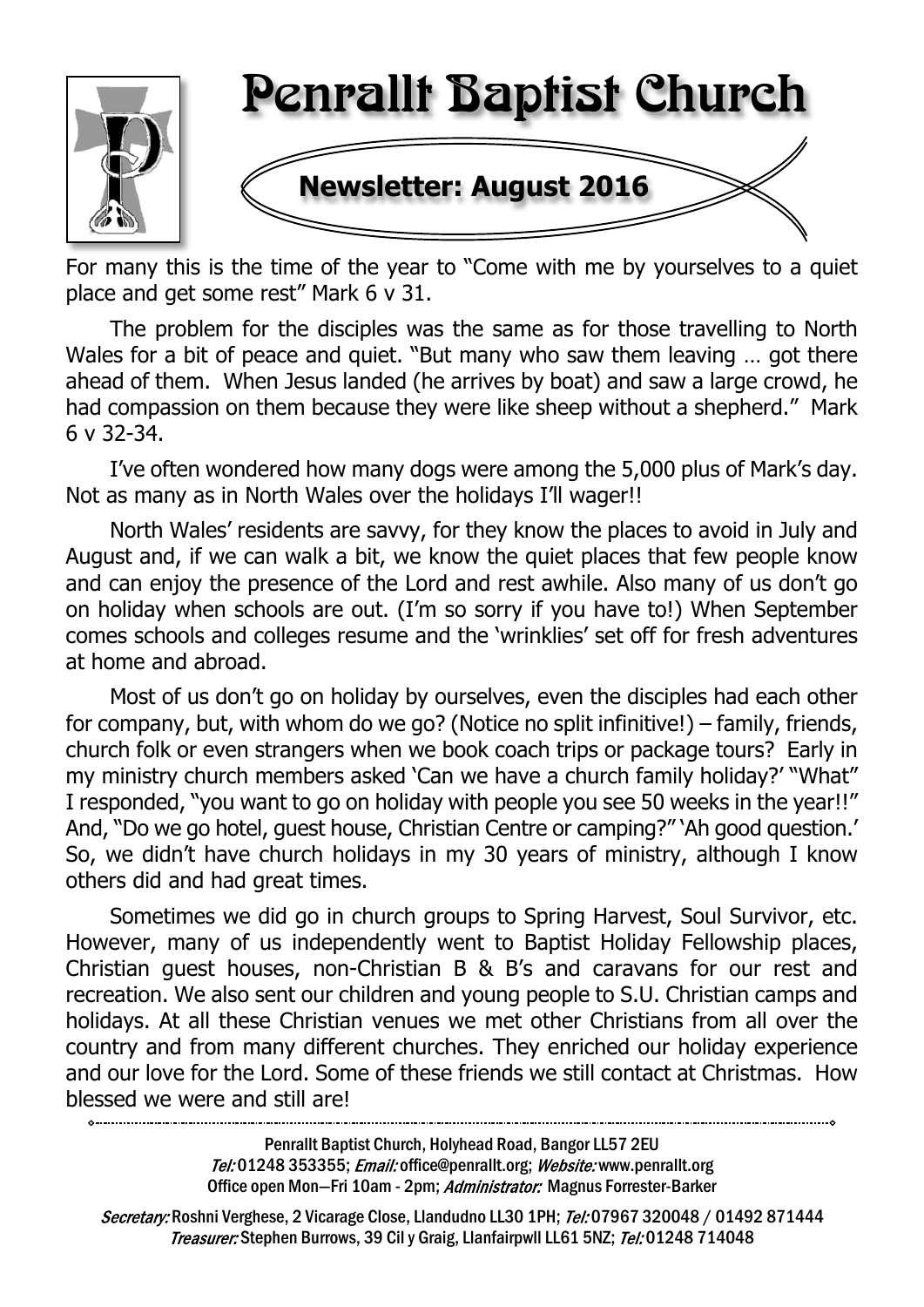Rachel Treweek, (The Right Reverend) now Bishop of Gloucester, remembers with affection that the most important thing she learned at S.U.'s Criccieth Beach Mission was 'learning how to develop a friendship with Jesus and knowing I could talk to him in prayer every day'. As a teenager she returned to Criccieth as a volunteer helper at the Beach Mission. So many leaders today have been converted, blessed and built up through Christian camps and missions. I pray that we are not failing our present children and young people by insularity! Let's use all Christian camps and holidays for our children and young people to develop in their faith and relationships. Let them go!!

As you draw aside over the next few weeks, going to many different places with fresh experiences, pray for Penrallt, but also enjoy sharing the experience of new people and new places, but more than anything else, enjoy the presence of Jesus, finding rest for your souls, Matt. 11 v 28-29, and your bodies, Mark 6 v 31.

Have a happy and blessed summer break.

God bless,

Geoff Birch

**Deadline for next month's newsletter:** Sunday 21st August. Please sent information to Magnus (office@penrallt.org; 01248 353355). All notices should be submitted in writing (preferably by email) as early as possible. Because Magnus will be away for much of August, please also send a copy to Roshni (secretary@penrallt.org) or contact her on 07967 320048.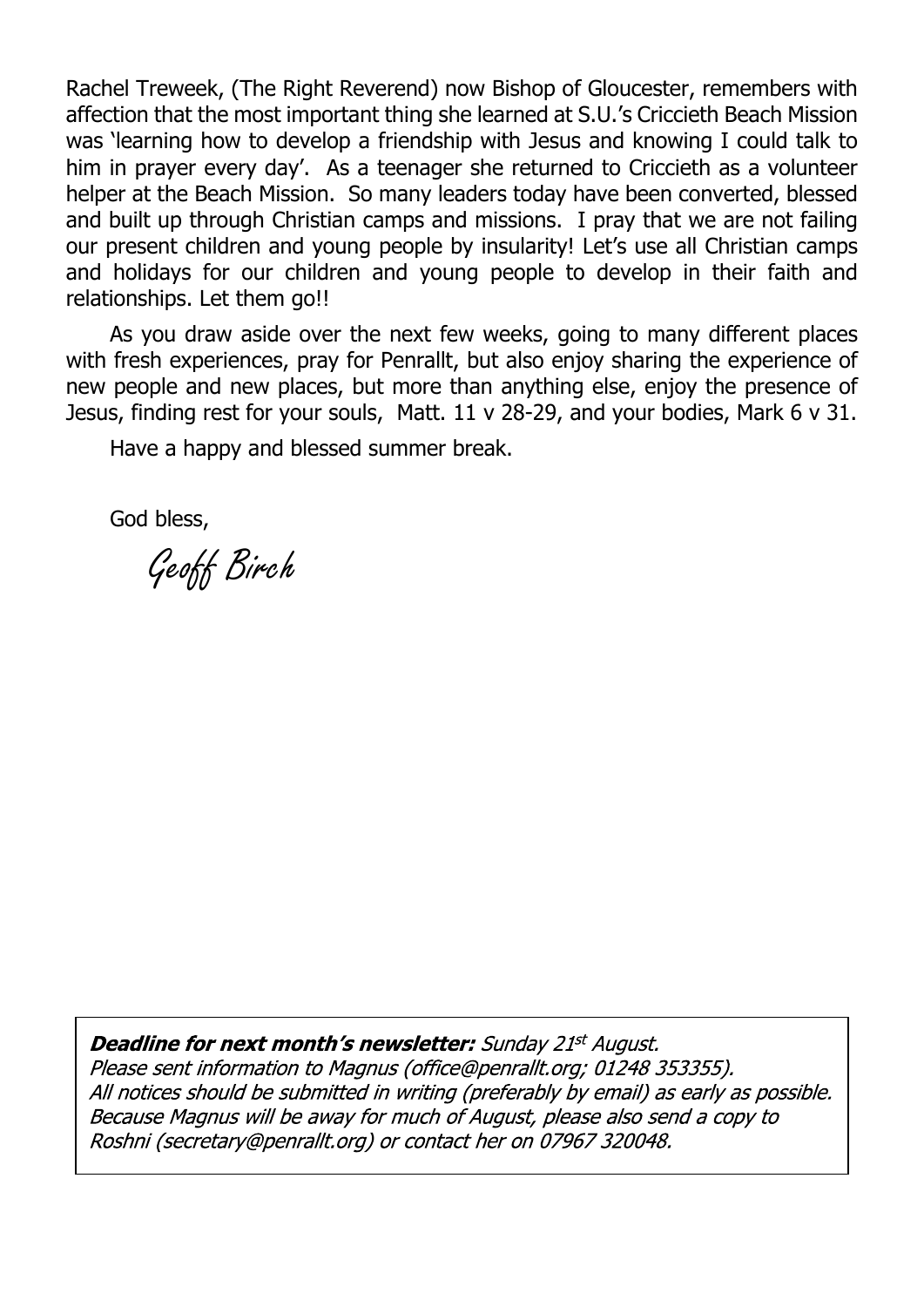## **Services This Month:**

Our morning services in August will be family services. Activities for children will be provided in the service and the crèche room will be open if you wish to take your very young children there during the service. In both the morning and evening services, we will be hearing a series of standalone sermons before starting new series in September.

#### **7th August**

10:30am Leader: Joe Moreno

7:00pm Communion Service Speaker: Diane Holmes **Psalm 46 … and … pause**

Psalm 46

#### **14th August**

10:30am Leader: Bob Woods **Going for Gold** 1 Cor. 9:24-27

7:00pm Speaker: Neil Rymer **Discipleship for Dummies**

#### **21st August**

10:30am Leader: Geoff Birch **The message of the mat** Mark  $2:1-12$ This service will include the recommissioning of Duncan and Trudie Tough as they prepare to return to Papua New Guinea.

| 7:00pm Speaker: Roger Borlace                        |                        |
|------------------------------------------------------|------------------------|
| <b>Mission: Courage, Commitment &amp; Creativity</b> | <i>Matthew 10:5–33</i> |
|                                                      |                        |

## **28th August**

| 10:30am Communion Service             |           |  |  |
|---------------------------------------|-----------|--|--|
| Leaders: Deb & Jon Stammers           |           |  |  |
| God gives me everything I need        | Exodus 16 |  |  |
| 7:00pm Speaker: Rob Brook             |           |  |  |
| "If my people would but listen to me" | Psalm 81  |  |  |

NB from the beginning of September, evening services will revert to a 6pm start.

#### **Our Speakers This Month:**

**Joe Moreno** is a native of Texas who worked in Australia for a number of years before moving to Anglesey, where he now works with Gobaith Môn as a Christian youth worker. The other speakers are all members of Penrallt.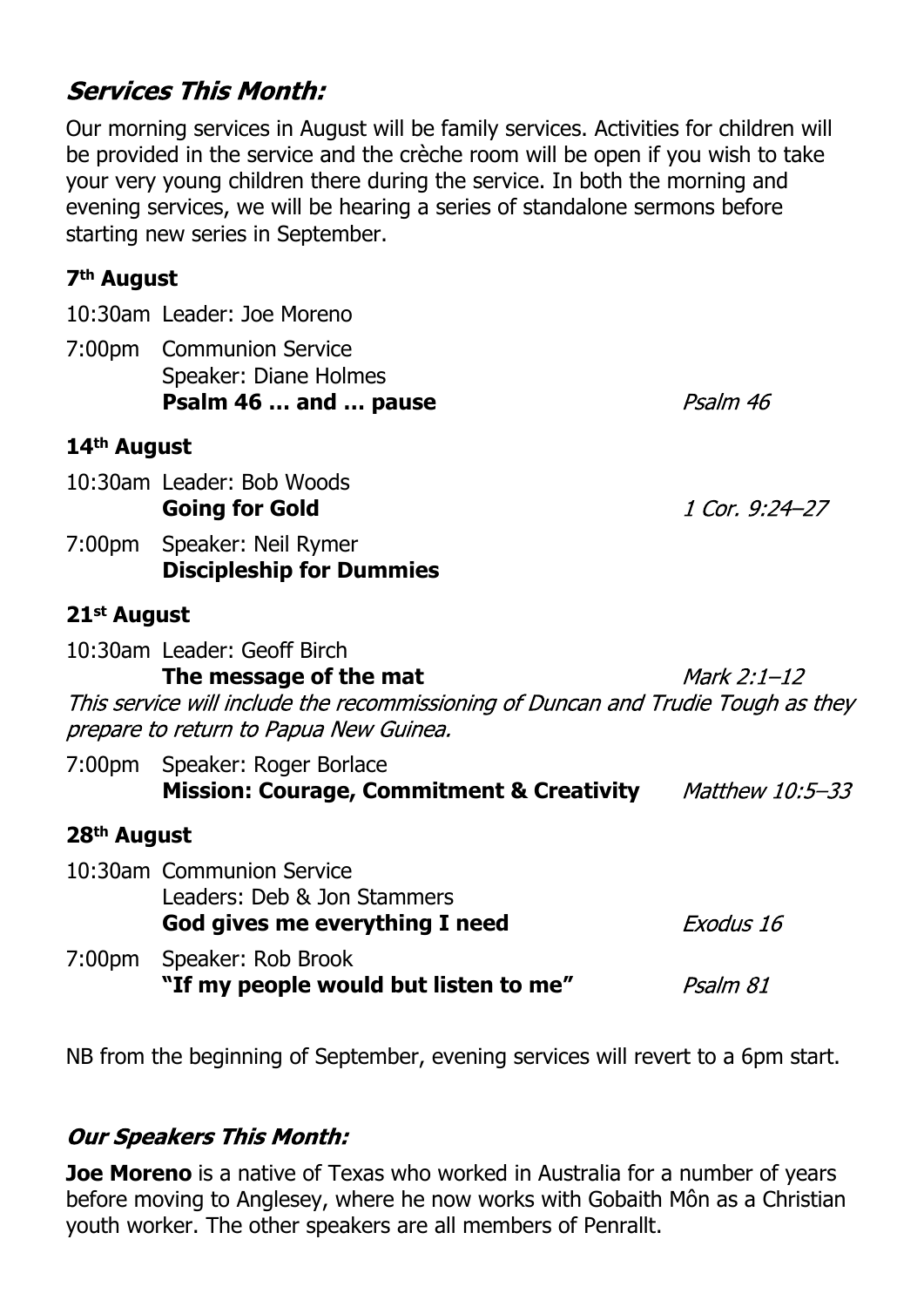# **Dates for Your Diary:**

| <b>Wednesday 3</b> | 10:30am            | Men's prayer meeting followed by coffee.         |
|--------------------|--------------------|--------------------------------------------------|
| <b>Sunday 14</b>   | 2:15 <sub>pm</sub> | Service at Haulfre residential home in Llangoed. |
| <b>Monday 15</b>   | 10:30am            | Church walk in the Conwy Valley.                 |
| <b>Saturday 20</b> | $9:30$ am          | Penrallt Railway Group construction day (TBC).   |
| <b>Saturday 27</b> | $9:30$ am          | Penrallt Railway Group construction day.         |

Please see the Noticeboard section of this newsletter for more about most of these events.

# **News of People:**

**Lauraine Harries** is recovering at home following a heart attack last month. **Gwyneth Brindley** also spent some time in hospital in July. At the time of writing, **Eve Malone** is in hospital with stomach problems, waiting for a clear diagnosis. **Andrew Metheringham** is very poorly in hospital after an episode of fainting. Please continue to hold all of them in your prayers as they journey back to full health.

Congratulations to **Rob & Nancy Brook** on the safe arrival of their new grandson on 25th July (his name had not been announced at the time of going to press).

#### **Children's Birthdays in August**

16th: Bethan Stammers 23rd: Ioan Stammers

## **Homegroups:**

Many of our folk meet in small groups during the week for Bible study, prayer and fellowship. We encourage you to join one of these groups if you are able to.NB not all these groups meet every week. Please check with the contact people to find out when and where they are meeting this month.

| <b>Day</b> | <b>Time</b>        | <b>Group Name</b>             | <b>Contacts</b>                     |
|------------|--------------------|-------------------------------|-------------------------------------|
| <b>Tue</b> | 7:30 <sub>pm</sub> | Nilgiri                       | Joan Beer (353874)                  |
| <b>Tue</b> | 7:30 <sub>pm</sub> | Tyddyn Isaf<br>(Menai Bridge) | Magnus Forrester-Barker<br>(717570) |
| <b>Wed</b> | 2:00 <sub>pm</sub> | Carers                        | Carol Morris (208407)               |
| <b>Wed</b> | 7:30 <sub>pm</sub> | <b>Bethesda</b>               | Jon & Deb Stammers (602868)         |
| <b>Wed</b> | 7:30 <sub>pm</sub> | <b>Nomads</b>                 | Pat & Roger Borlace (713146)        |
| <b>Thu</b> | 10:30am            | Llanfairpwll (am)             | Sue & Lawrence Moss (713793)        |
| Thu        | 7:30 <sub>pm</sub> | Llanfairpwll (pm)             | Sue & Lawrence Moss (713793)        |
| <b>Fri</b> | 10:30am-12:30pm    | The Lydias                    | Freda Birchall (371316)             |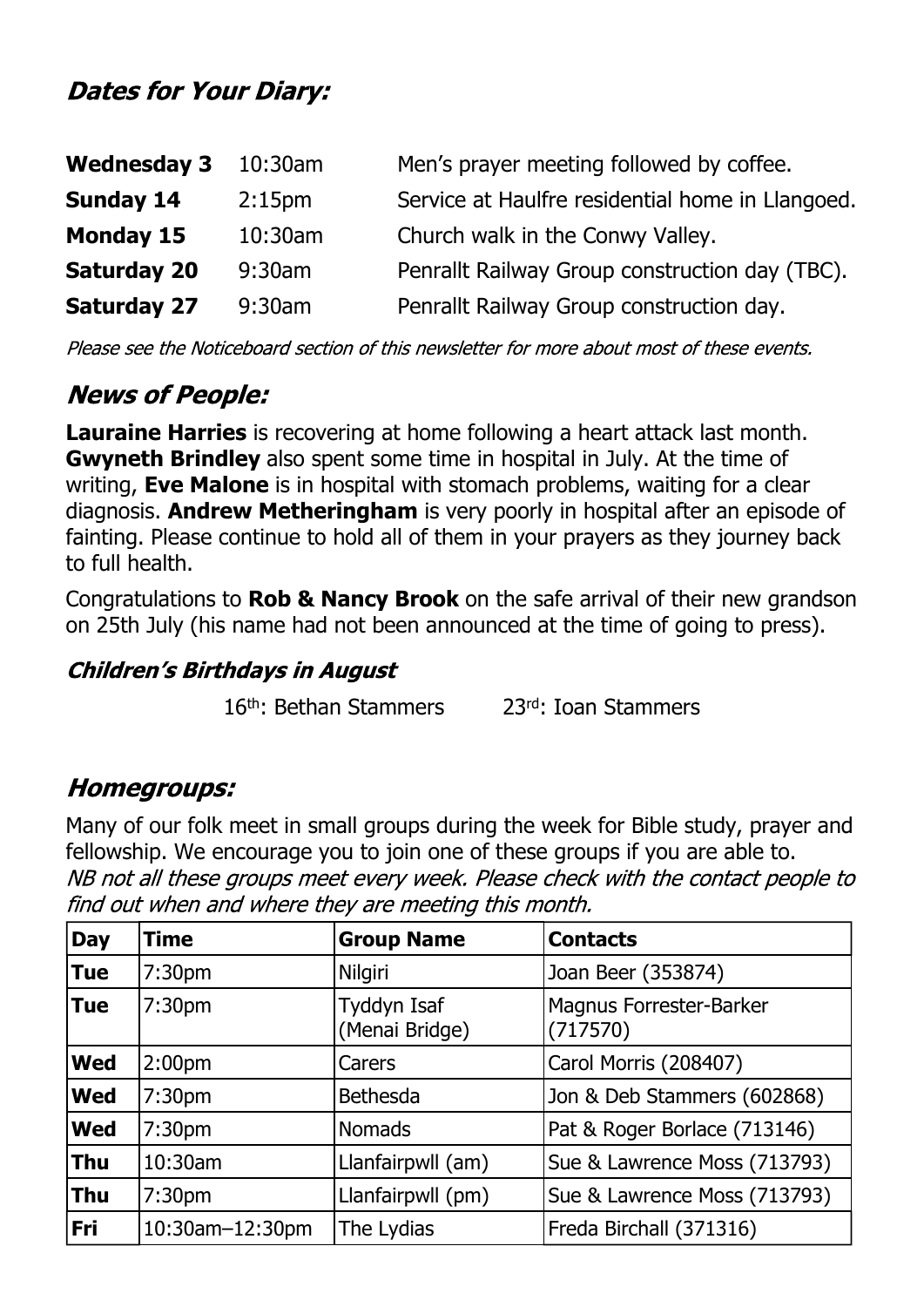# Noticeboard:

#### *◊* **Baptismal Service**

#### Sunday 25th September

It is not yet too late to get baptised at our next Baptismal service, which is due to take place at the end of September. If you are considering baptism please talk to any of the deacons (a list of them can be found on the noticeboard at the back of the chapel, as well as on our website).

#### *◊* **Bible Unzipped**

Bible Unzipped is a free monthly course, on Saturday mornings, which aims to unpack Scripture with those interested in learning more than can be offered in a Sunday sermon. It is taking a break in August and the next session is due to be on Saturday 10<sup>th</sup> September.

#### *◊* **Church Lunch**

Please note that there will be no church lunch in August. The next one will be on Sunday 4th September.

#### **◊ Church Walk**

#### Monday 15th August

This month's walk follows the same overall route as the June walk, which was not completed, and starts and finishes at Rowen in the Conwy Valley. Take the A55 to Conwy and then the B5106 on the west side of the Conwy Valley. After about 2½ miles from Conwy turn right (signed Rowen) immediately after Y Groes Hotel. On entering Rowen turn right to the free car park (signed) with public toilets. The walk starts on road gradually rising to Cae Coch Farm and from here generally follows contours northwards on easy tracks taking in spectacular views. Part of the walk is on the Pilgrims Way and over one short woodland stretch very narrow on sidelong ground which ends going down steep steps. Walking boots are recommended. Meet in the car park at Rowen at 10.30 am. For more info contact Sue or Lawrence Moss on 01248 713793.

#### **◊ Pastoral Help**

If you have issues of concern about your own or someone else's welfare, please contact a member of the Pastoral Care team: Pat Borlace (713146); Adrienne Ferrada; Gwen Hicks; Geoff Moore (410582); Lawrence Moss (713793); Judy Stammers (364394); Helen Thomas (600174).

#### **◊ Penrallt on Facebook**

We have two groups on Facebook: a general group for news and information, called Penrallt (NB searching on Facebook for "Penrallt" will also bring up several other pages and groups, many of which are not related to us) and a prayerspecific group called Penrallt Prayer Point.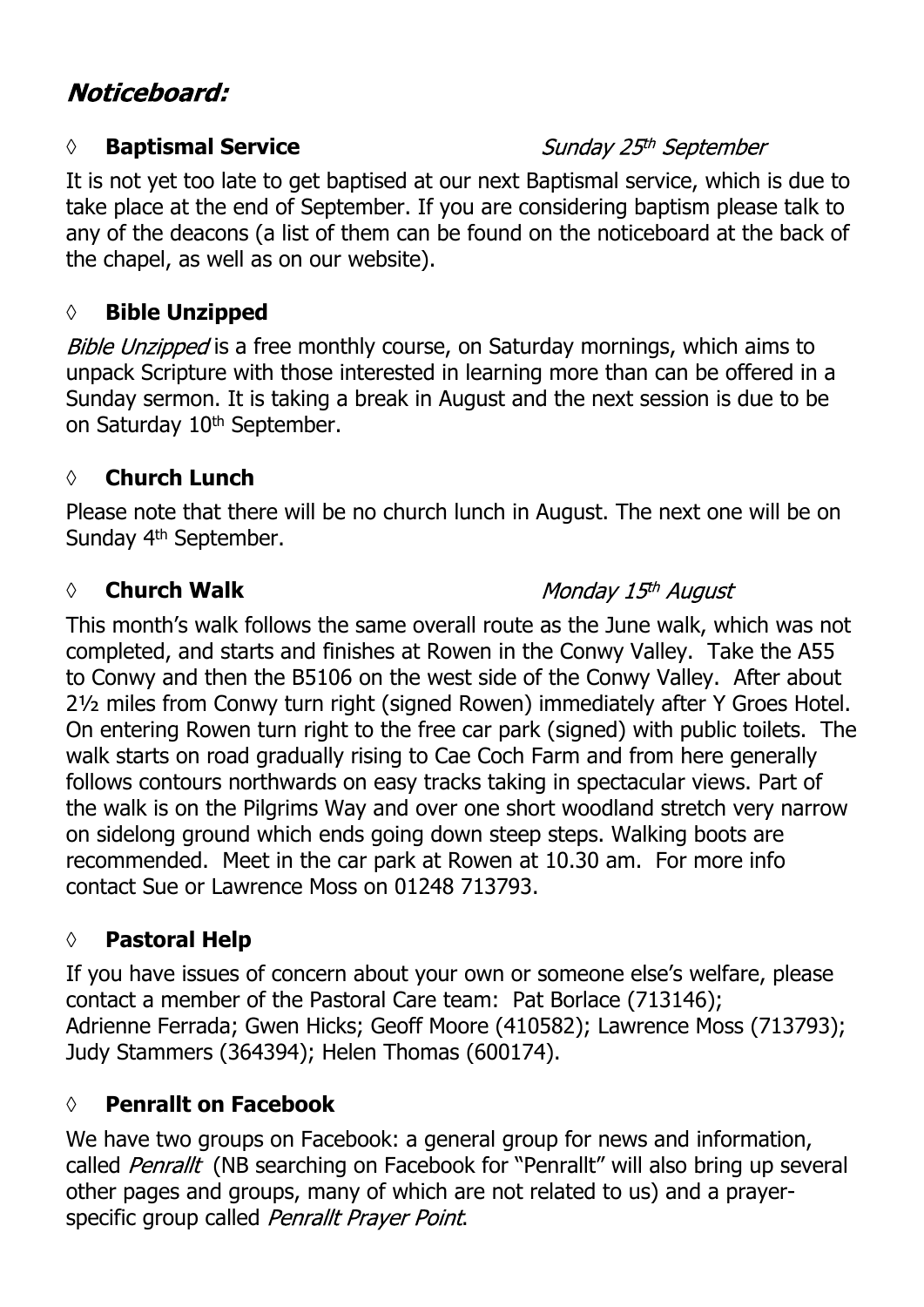#### **◊ Penrallt Railway Group**

The group are making good progress on their n-gauge model of the Bala Junction/Rhuabon line c. 1958 and are planning one or two construction days at Penrallt (Saturday 27th August and possibly also Saturday 20th August, to be confirmed) to work on scenery for the model. Please speak to Andrew March or Lawrence Moss if you would like to know more or wish to join the group.

#### **◊ Pray for Penrallt Every Day**

We believe in prayer and encourage people to pray. You can send prayer request to our electronic diary via office@penrallt.org (there are also prayer cards in the church porch that you can fill in). Better still, you can receive the prayer diary straight to your inbox every Monday (or occasionally on Tuesdays) by emailing the office now and requesting to be put on the list. For more immediate and interactive sharing of prayers, search on Facebook for Penrallt Prayer Point and send a request to join our group.

#### **◊ Rough Sleepers**

The church's policy is not to give money directly to the rough sleepers in Upper Bangor. Be warned that some of them can be aggressive. You will find brown envelopes in the porch for a gift that will buy meal vouchers which are distributed to rough sleepers by the Cathedral.

#### **◊ Saturday Morning Prayer Meeting**

Every Saturday morning at 8:30am there is a prayer meeting in the Twrgwyn Room to pray for the Penrallt family, our wider community and any other concerns that the Lord lays on your heart. All are welcome.

#### **◊ Sunday Afternoon Services**

We visit residential homes in the area once a month on a Sunday afternoon, alternating between Haulfre (in Llangoed, on Anglesey, starting at 2:15pm) and Plas Garnedd (in Llanberis, starting at 2:45pm), usually on the first Sunday. This month we are due to visit Haulfre on **Sunday 14th August** (NB this is the second Sunday of the month).

#### *◊* **Wales to the World**

Saturday 1st October  $7:30<sub>pn</sub>$ 

We look forward to hosting the first evening of a Wales-wide Bible Society tour that looks at the rich spiritual heritage of Wales to give us inspiration for how we can bring the Bible to life in people's hearts now and in the future. The evening, featuring Dai and Cath Woolridge, will be a fusion of songs, stories and spoken word. More information on booking tickets will follow.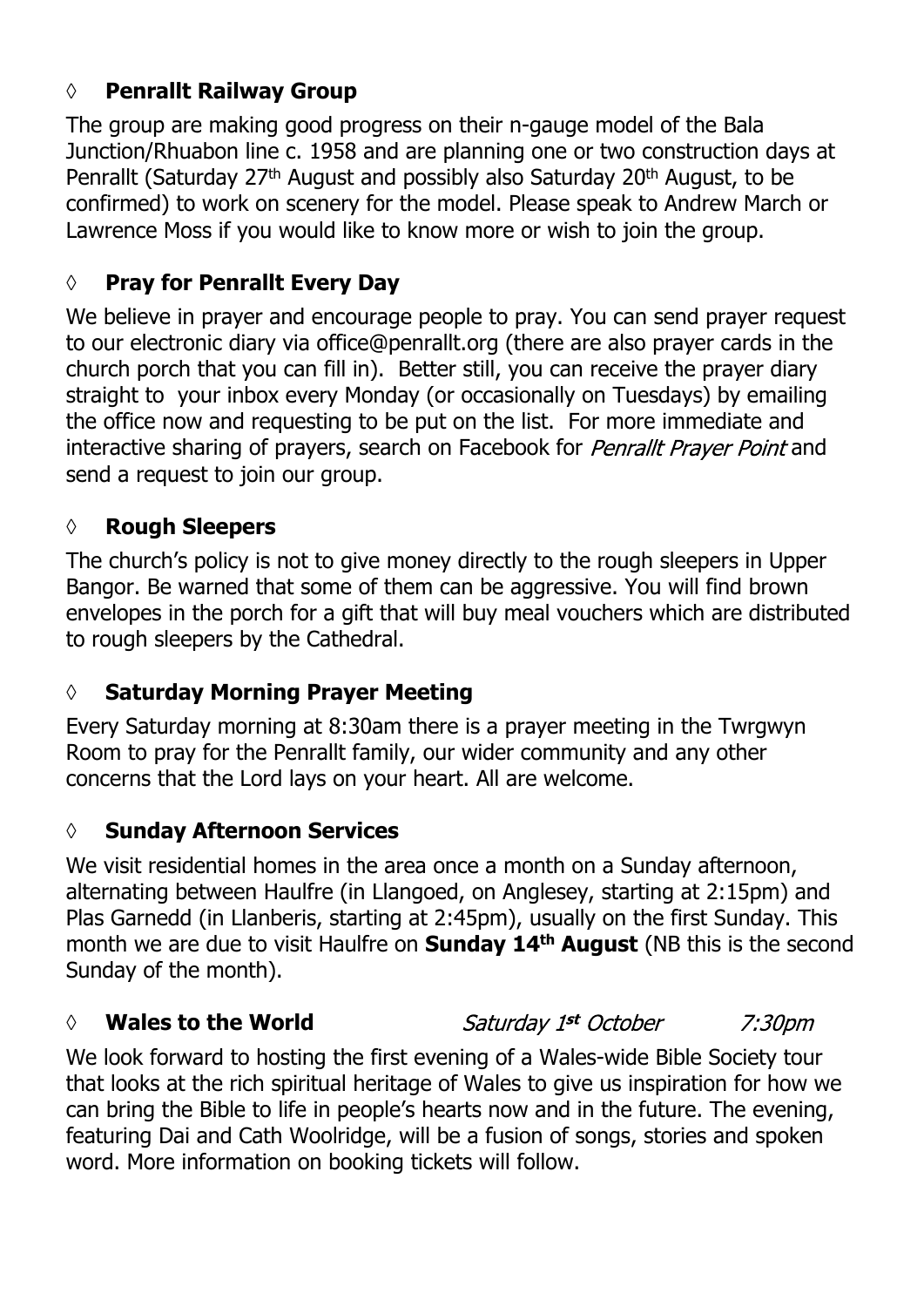# **From the Diaconate:**

The latest update regarding the pastoral vacancy: On Sunday 10<sup>th</sup> July we have had three further profiles sent to us from Rev. Phil Jump, our Regional Minister. The search team met on Monday 18<sup>th</sup> and came to the decision, after much prayer, to proceed with two of the applicants and not go further with the other one. The next day all three were contacted and at their request we sent our profile to the first two. I have now heard from both to say that they have carefully and prayerfully considered us and are happy to proceed with us. Therefore we will enter into the next stage of negotiations with each which is rather difficult to manage until early September as a number of the team are on holiday in August, at different periods. However, I will update you as things progress; meanwhile could you please join some of us in fasting and praying for wisdom for all, discernment and an extra sensitive ear in listening to God. Please remember all of us in the search team are fallen sinners often short of patience and good temperament and pray that we remain faithful, unanimous and totally open to God.

Should you guys have any questions, concerns or advice to give please do not hesitate to contact me or any member of the search team, unless of course you are asking for personal details of the applicants at this stage!

As and when things move ahead we will plan dedicated prayer evenings when we can all come together and pray for Penrallt and the potential minister but for now we rely on your personal prayers for God's guidance to get there.

God bless you all and thank you for your support.

Roshni

## **From the Church Office:**

Magnus will be heading to Ireland from 11<sup>th</sup> to 24<sup>th</sup> August to join Colm & Catherine Ó Brolcháin and a team from OM in outreach at the Fleadh Cheoil, an annual Irish music festival. He will also be away on Friday 5<sup>th</sup> and Monday 8<sup>th</sup> August (sailing round Anglesey). While Magnus is away, Roshni is intending to spend some time in the church office most days but is not likely to be around all the time during the regular office hours (10am to 3pm). If there are any issues/concerns during this period, please contact her directly on 07967 320048 rather than coming through the office; also, emails during this period should be sent to Roshni (secretary@penrallt.org), not to Magnus (office@penrallt.org).